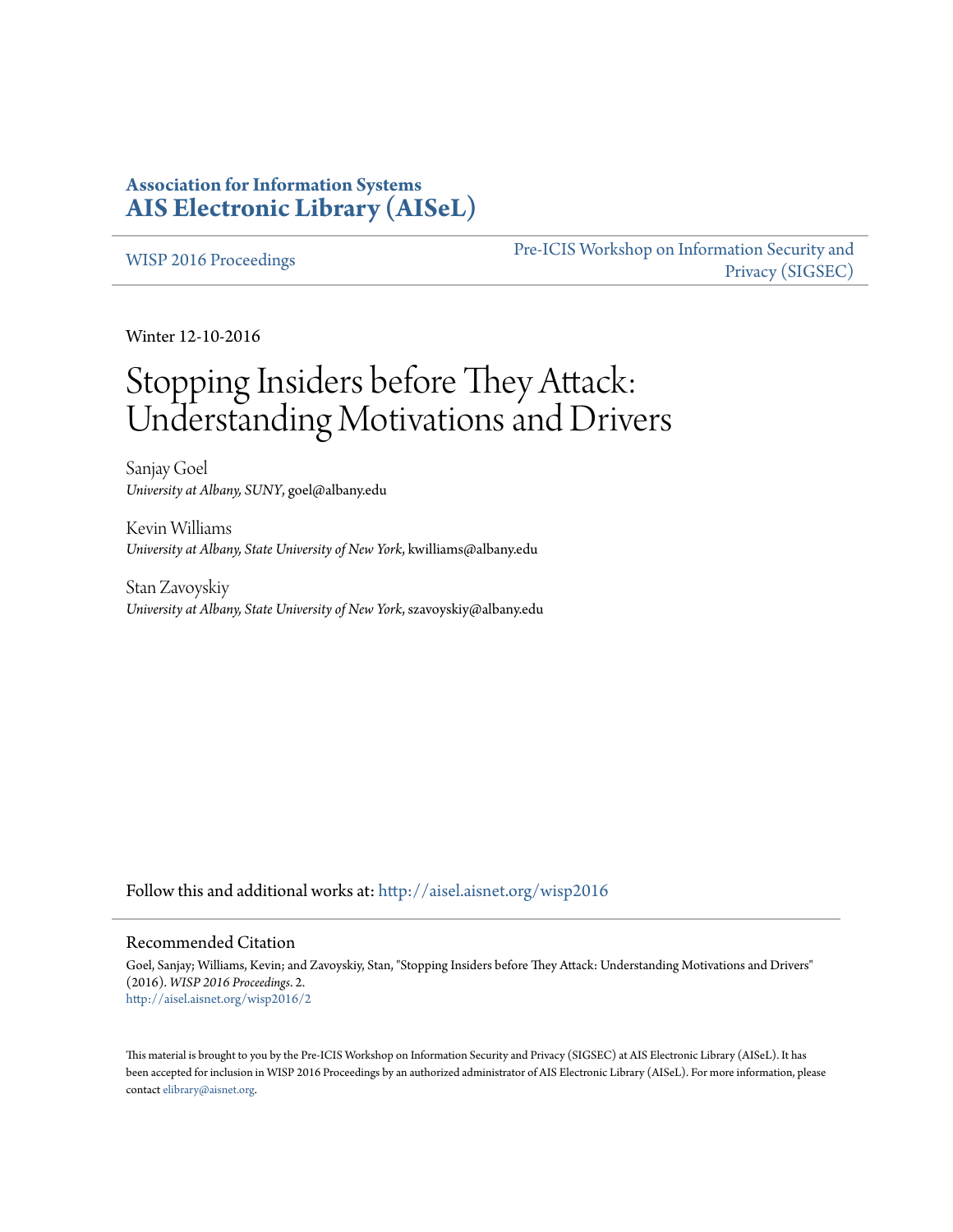## **Stopping Insiders before They Attack: Understanding Motivations and Drivers**

*Research in Progress*

**Sanjay Goel**

University at Albany, State University of New York Albany, NY, USA, {goel@albany.edu}

#### **Kevin Williams**

University at Albany, State University of New York Albany, NY, USA {kwilliams@albany.edu}

#### **Stan Zavoyskiy**

University at Albany, State University of New York, Albany, NY, USA {szavoyskiy@albany.edu}

#### **ABSTRACT**

*Proceedings of the 11th Pre-ICIS Workshop on Information Security and Privacy, Dublin, Ireland, December 16, 2016. 1* Insider attacks are able to evade traditional security controls because the perpetrators of the attack often have legitimate access to protected systems and data. Massive logging of user online activity data (e.g. file access or transfer, use of data storage devices, email records) is collected and analyzed to detect insider attacks (e.g. data theft, fraud, policy violation, etc.). Such techniques are fraught with drawbacks and limitations: 1) the proverbial "needle in a haystack problem," where very little useful information is found in massive data sets, especially where the incidence of malicious insider activities is very small compared to that of legitimate actors; 2) employee privacy issues may exist about the company monitoring employee behavior; and 3) these techniques are largely wanting in their accuracy, leading to notably high false positive rates. Perhaps the most salient limitation of these techniques is that the analyses are post-hoc, and by the time the activity is detected, the insider has already engaged in data theft or exfiltration, the impact of which may not be reversible. This paper discusses the concept of using probes for detection of threats, wherein user intentions to engage in insider attacks can be gauged by sending carefully designed probes that rouse malicious users into acting. In this research, we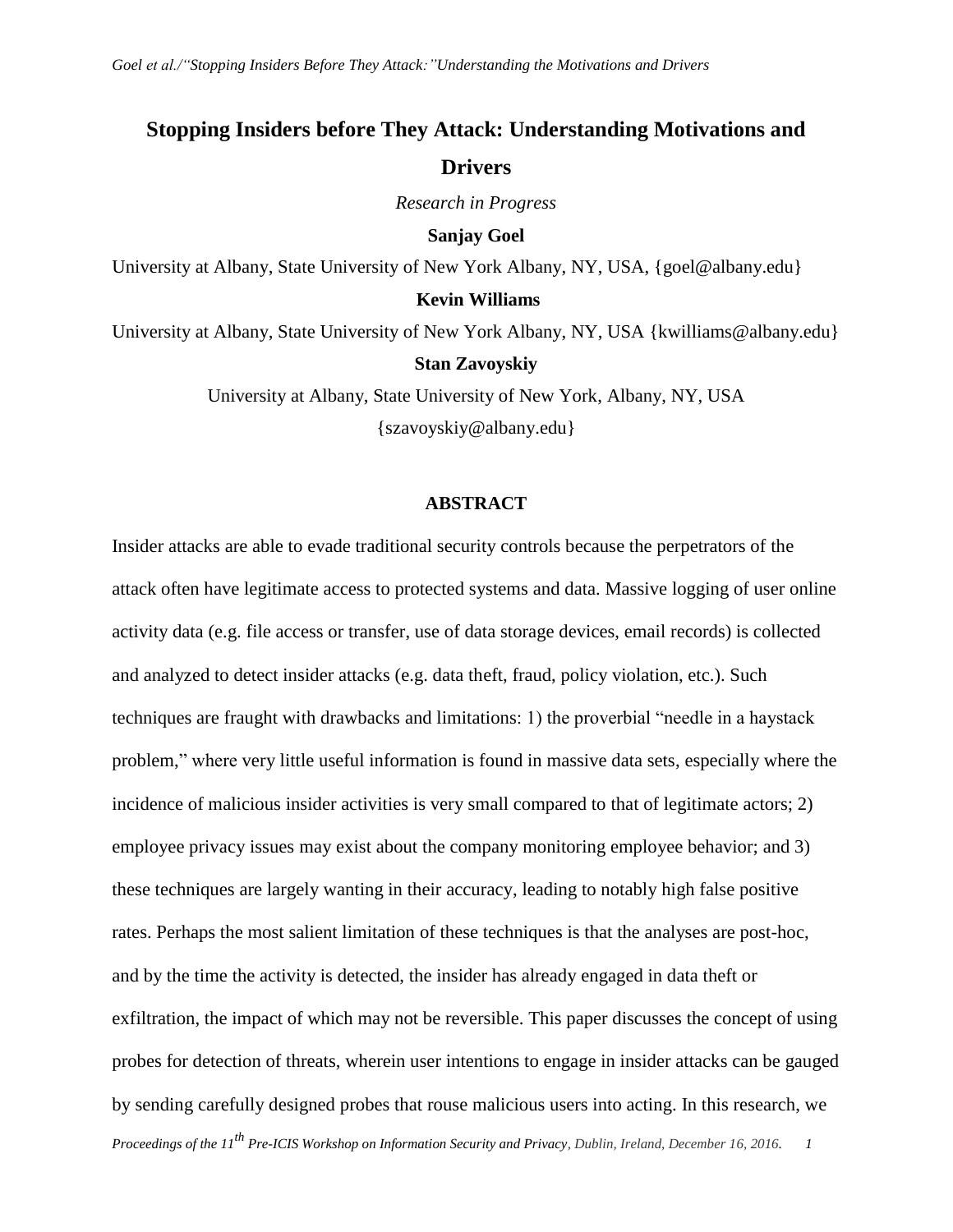seek a broad understanding of the scope and relevance of such probes. There are various motivations for users to steal data, including financial gain, patriotic fervor, and disgruntlement with work. In the present experiment, we created simulated conditions to reflect common insider motivations by providing subjects with imagined scenarios, then asking them to take the perspective of insiders in those scenarios, and explicate their actions through a series of structured questions that mimic our probes. The results show the effect of different scenarios in motivating the users, and the effectiveness of different probes in eliciting their actions. **Key Words:** insider threats, behavioral security, active probes, data theft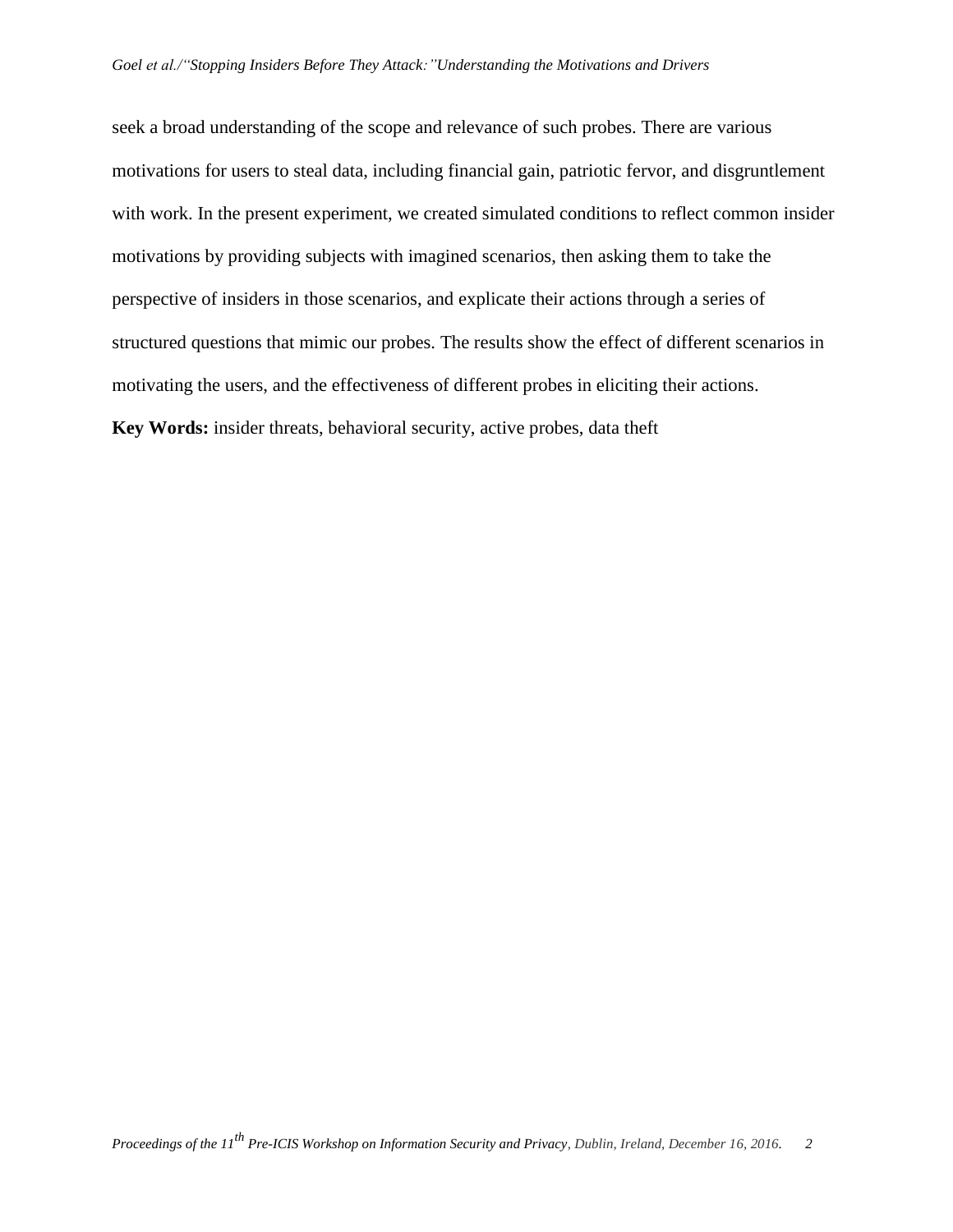#### **INTRODUCTION**

Data theft has become a key security issue for organizations with danger of information leakage from both external hackers and insiders. While, protection of information is a challenge in itself, protecting information from insider threats is more challenging than from external threats since insiders have privileges that they can exploit to steal and misuse confidential information. Information theft is not a new problem. While the general behavioral traits and base motivations for insider information disclosure remain unchanged over time, the means for data theft have evolved considerably. The proliferation of electronic and media storage options, increasing network connectivity and emerging communication technologies have all increased the potential of data theft; prior methods of controlling exfiltration of data with physical controls and surveillance are no longer adequate; for instance, the small footprint of storage devices can make it easy for infiltrators to evade physical detection. Bradley Manning was able to exfiltrate all the information he stole by putting it on a compact disk disguised as a music CD. The surveillance and security strategies of intelligence agencies are based on existing vectors of attack; however, with emerging technologies these vectors are changing.

The motivation for data theft varies considerably; for instance motivation behind national espionage incidents is usually to steal military secrets for other countries and motivation for data theft from private firms is often personal gain. Attackers often rationalize their behavior as justified, perhaps to correct a perceived transgression ("the company is not treating me fairly") or out of a sense of entitlement ("I contributed heavily to this project so should be able to retain ownership"). Such rationalizations explain how people who may see themselves as moral and honest can engage in minor acts of data exfiltration (cf., Mazar, Omir and Ariely, 2008). While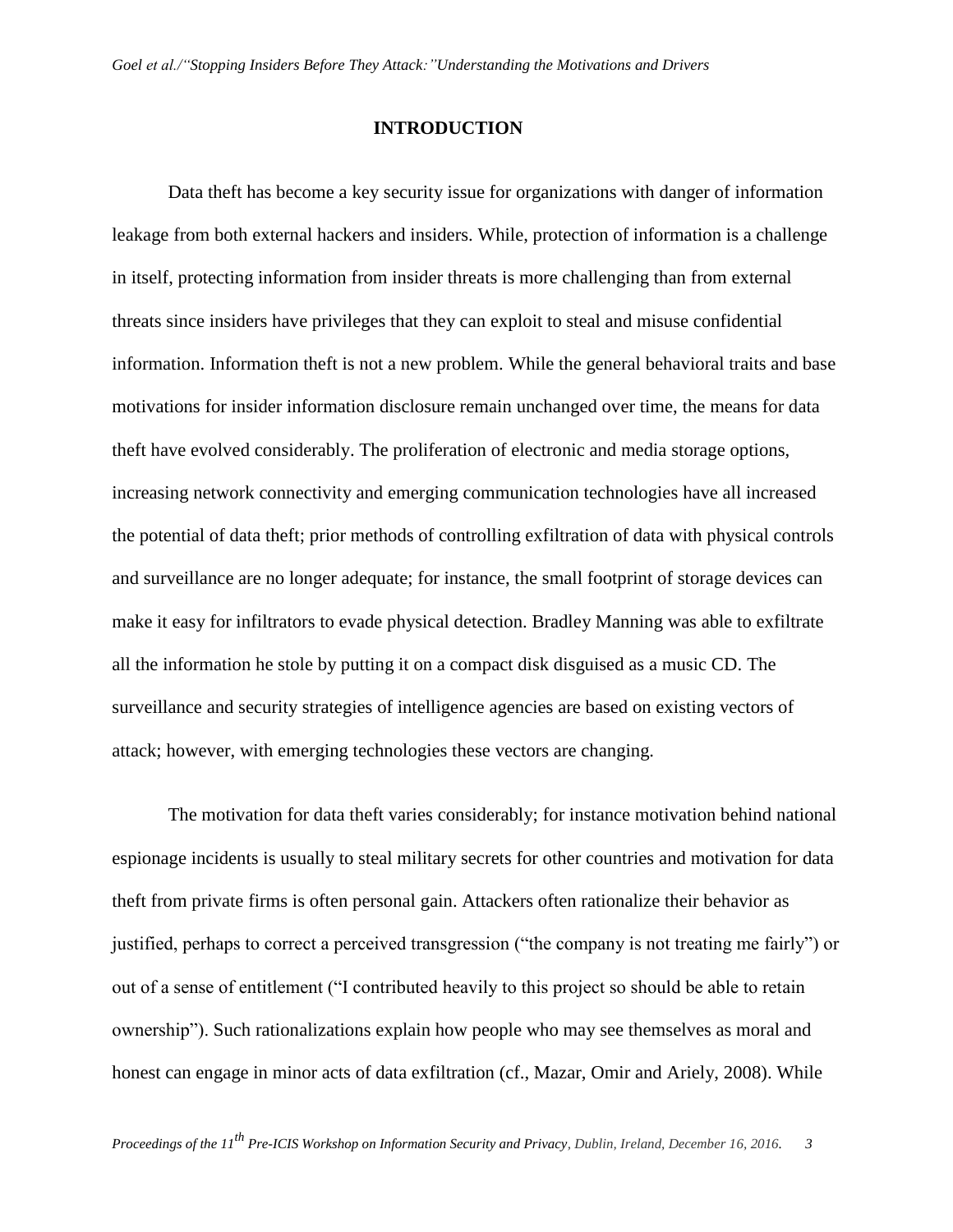the individual acts are easy to self-justify, cumulatively, minor acts can result in significant damage to the firm.

In the current literature on insider threat behavior, the most commonly cited motives are personal financial gain, disgruntlement, and a sense of entitlement (Moore et al., 2011). Employees may be able to sell information to competitors, hackers, or criminal groups, and those who have taken a job with another company may steal data right before their departure, in the hope that access to the data will provide them leverage for a favorable standing within the new organization. Many inside attackers seem to act out of feelings of resentment over perceived injustices by their employer, either in terms of inequitable distribution of rewards (i.e., distributive injustice) or unjust treatment (i.e., procedural injustice; Willison, 2009). To them, stealing company secrets may be perceived as a way of restoring equity and fairness. Insider threats may also be motivated by feelings of social injustice, whereby workers seek to redress what they perceive as immoral acts on the part of their company. Finally, insider theft or attacks may also be motivated by employees' feelings of proprietorship over data created through their own work.

#### **COUNTERING INSIDER MALICIOUS BEHAVIOR**

Detecting and countering insider behavior has traditionally been achieved through forensics data analysis. Sensors are placed on the network and individual computers to collect data on user actions (e.g. file transfers, logins, USB usage), which are then analyzed for malicious behavior. Several forensic data analytic techniques have been used for insider behavior, such as Eldardiry et al. (2013), who propose a technique that uses sensor fusion techniques to analyze anomalies in user behavior. They flag anomalous patterns of behavior, such as when a user exhibits behavior that reflects activities of a group to which he/she does not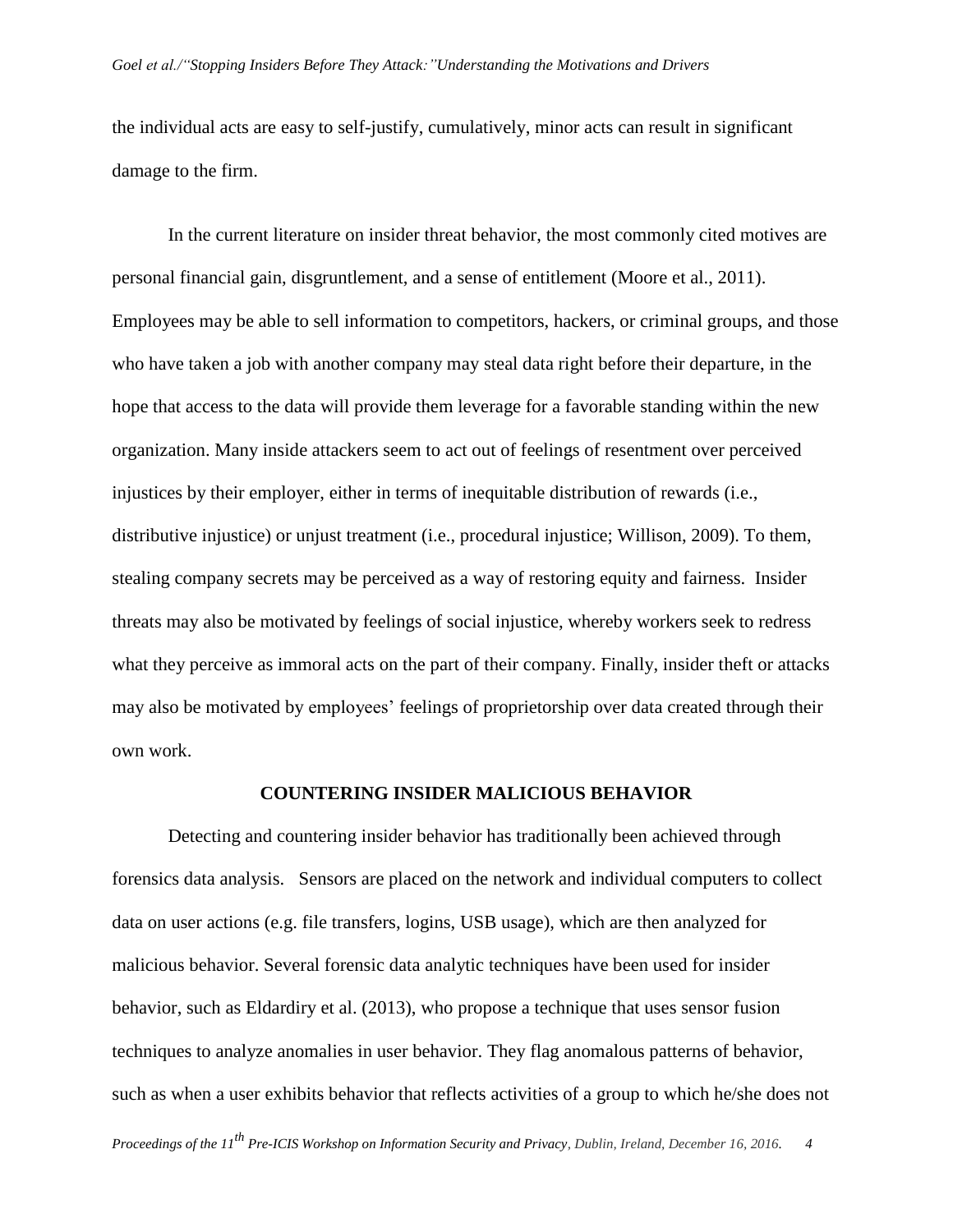belong, or when the user's behavior differs from that of peers in his/her own group. They use logging patterns, device and data access, email metadata, and search history in their data set and standard data mining techniques for the analysis. Legg et al. (2015) similarly use login, USB, email, web and file usage data to determine anomalies in the system; performing a series of analyses based on hourly and daily usage patterns. Shultz (2002) suggests a framework for insider behavior that utilizes regression/data mining on multiple data vectors including usage patterns, actions, meaningful errors (e.g. deleting log files), verbal behavior (e.g. hatred in emails, or hostility towards employer), and personality (e.g. introversion). A report from the defense company Raytheon on insider threats provides general guidelines for protection on a risk-based approach, including valuing assets, profiling individuals, investigating previous incidents, conducting surveillance on activities, and selectively analyzing data based on risk. In most of the research on insider threat based on data analytics, the data collected for analysis is very similar (i.e. file usage/access/transfer patterns, email meta data, search history etc.)

The fundamental challenge with most of these data analytic systems is that they rely on data analysis post-incident. The detection may take weeks or even months, although typically mitigation requires quickly controlling the damage and attempting to fix the breach to prevent future occurrences. Passive post-hoc analysis is not sufficient; identifying individuals who pose risks a priori and preventing insider theft from happening is certainly a more desirable approach. Developing user behavioral profiles and linking them to insider theft risk is one viable method that has been suggested in the literature. Symantec (2011) reports suggest the use of behavior profiles of employees in estimating and countering insider threat risk. There has been some work in the context of human behavior and propensity for insider theft. Moore et al. (2011) analyzed 48 insider theft incidents, concluding that individuals who fit into the category of an "ambitious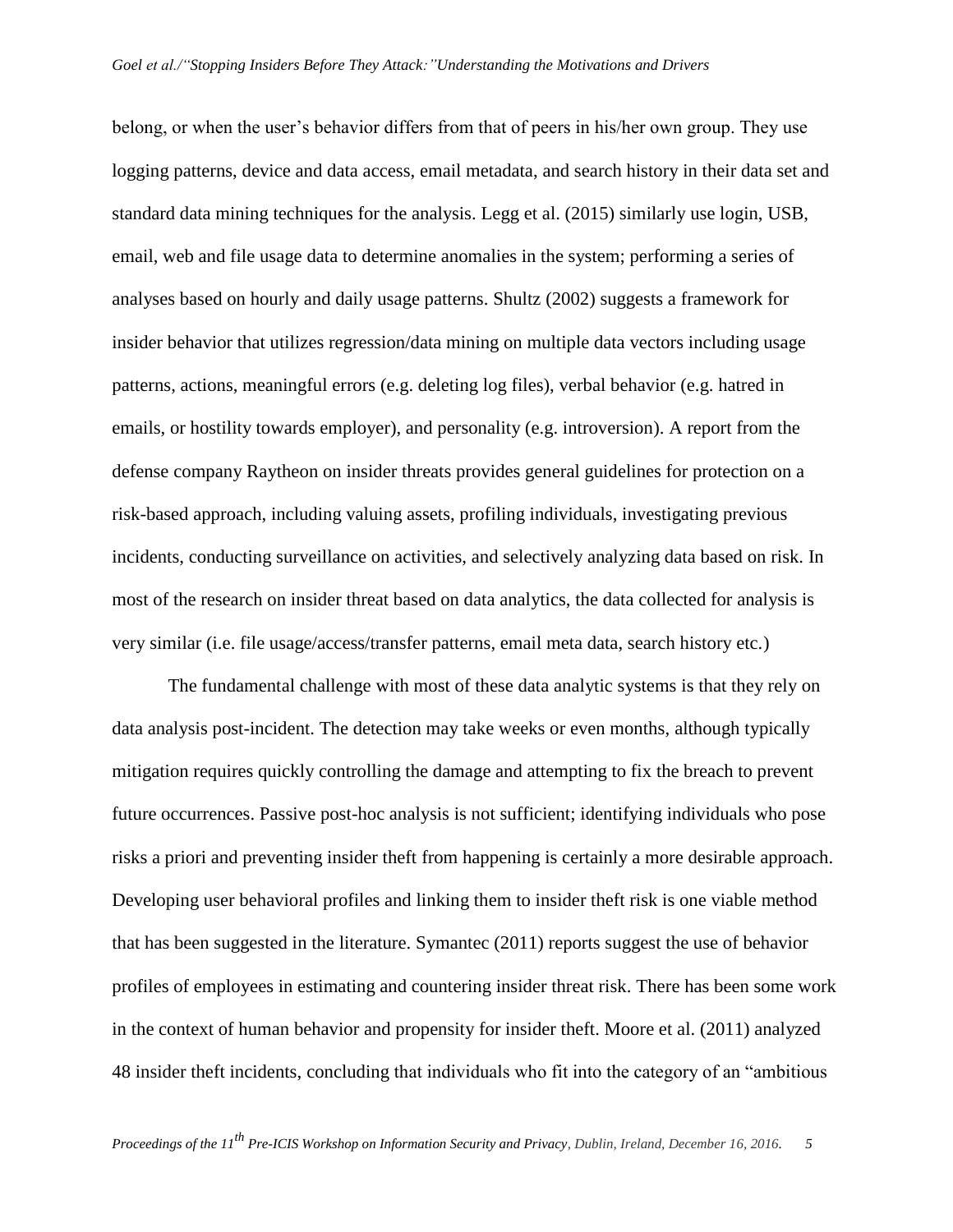leader" or an "entitled independent" are more likely to engage in data theft behaviors. Nurse et al. (2014) provide a broad framework for insider behavior research. They suggest identifying personality correlates related to a propensity for insider behavior. Research using the big five personality traits--openness, extraversion, conscientiousness, neuroticism, and agreeableness- has provided evidence that low conscientiousness and high neuroticism can predict an increased risk of malicious insider behavior (McCrae and Costa, 1990). Additionally, the dark triad of personality traits (Machiavellianism, narcissism, and psychopathy), as well as a lack of maturity, aggressiveness, poor social skills, personal integrity, and lack of self-esteem are also identified as traits that are likely to predict the greater likelihood of malicious insider behavior.

#### **RESEARCH OBJECTIVES**

Insider behavior is also driven by such intrinsic factors as fear and greed. A basic premise of our research is that, within a particular context, employees fall to their basal instincts and get motivated to commit data theft; and then wait for an opportune moment to realize their goals. Data theft culminates through the confluence of the motive, capability, and opportunity triumvirate. We expect that capability to exfiltrate data exists already and if not motivated hackers will be able to acquire it easily. Thus the goal of our research is to develop live probes that can serve as decoys, and can be used to see if a user is inclined to engage in data theft prior to actually exfiltrating data. Probes are designed to signal opportunity and thus stimulate theftrelated activity. Employees who have a propensity to conduct insider theft will react to the probes and engage in data theft. If tools are put in place to measure insider behavior (e.g. file transfers and deletion, USB usage etc.) the probes will lead to identification of insider threats in the organization.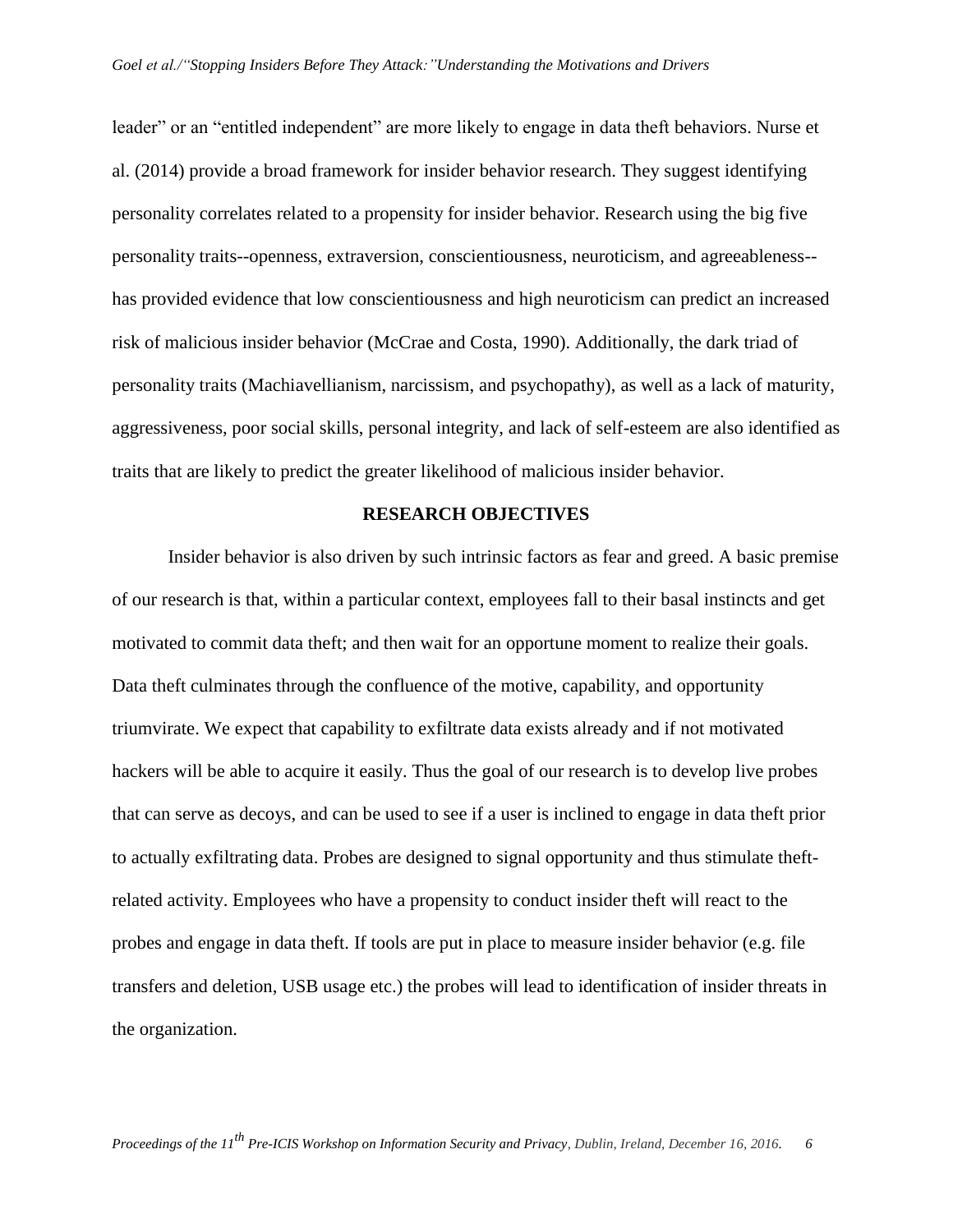There are psychological attributes of humans that make them more vulnerable to insider behavior, and coincident with those psychological attributes, specific contextual situations that can motivate people to act as malicious insiders and steal data, such as: the downsizing of the company, a poor performance report, anger at the institution for unethical behavior or injustice, etc. Once users are motivated, they might seek an opportunity when they can steal data clandestinely without being observed, such as when computer systems are down. These motivations can be simulated by developing specific contexts that activate specific psychological traits of individuals.

In this study, we attempt to gain a broad understanding of this link between user motivation and actions based on specific cues (probes). We create various situational contexts within which such behavior is particularly likely to happen, and then introduce probes, and test their efficacy in spurring the behavior. The situational contexts serve to provide individuals with a motivational context to engage in malicious insider behavior, whereas the probes are designed to provide an opportunity, or instigating factor, for them to engage in data theft. In our studies, psychological motivations will be created through contexts, and probes will be developed to elicit insider reaction. We develop scenarios to simulate different contextual situations, and ask subjects to role play an insider and explicate their actions based on specific probes that are introduced. Each scenario has a well defined context followed by specific questions that elucidate how a user will respond in a contextual situation and how he/she will respond to the probes.

#### **RESEARCH DESIGN**

This research was designed to develop probes that will identify an individual who is at risk for insider data theft. The probes in most cases establish a user's propensity for data theft in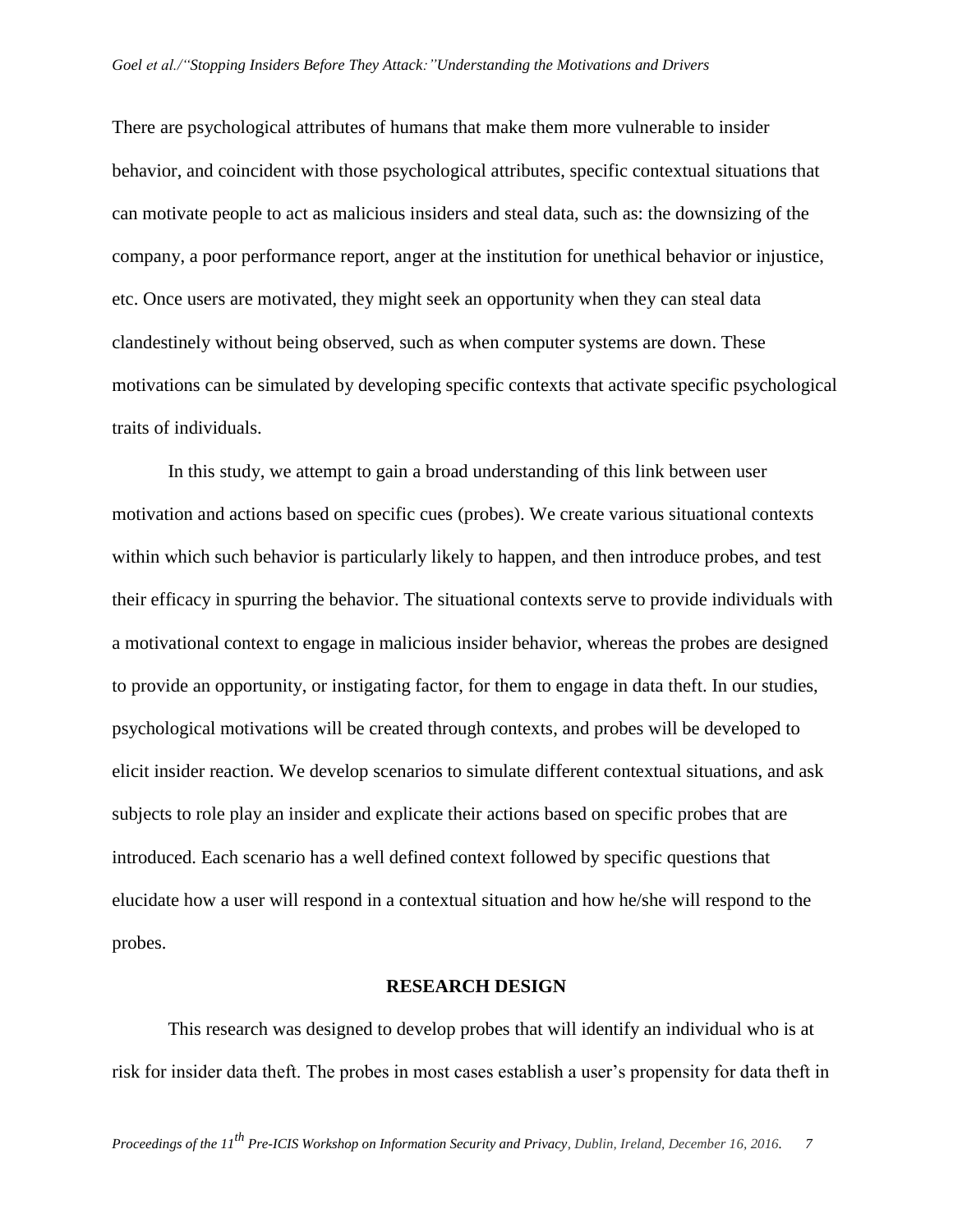a naturalistic setting by measuring his/her actions in specific situations. We also assume that differences in an individual's psychological attributes may play a role, such that the strategies and actions of insiders may vary based on these attributes. We devise several scenarios corresponding to typical employee motivations that drive insider behavior (as gleaned from the literature), and test the effectiveness of probes within each scenario.

Probes were manipulated via messages delivered to participant/insiders in the scenario. Five different email messages (probes) were created. Sent in the form of email messages, the probes included:

- 1. New security update coming in 3 days (signifying a brief window to act)
- 2. Security system down for maintenance (brief window of opportunity)
- 3. Random audit of computers announced (brief window to hide files or cover tracks)
- 4. File permissions changing (brief window to hide files or cover tracks)
- 5. Data vault/repository opened (opportunity to search for data)

Different motives for insider threat exist, and thus it was important to test the probes in different contexts. Different motives for insider threat were gathered from the literature and then narrowed down to five motives. The scenarios were written to capture the five different contexts, reflecting different potential precursors (motivations) to insider theft:

- 1. Financial Gain (new job offer)
- 2. Social Justice (anger at the organization for their policies and actions toward others)
- 3. Disgruntlement (perceived personal injustice; quit and find new job)
- 4. Patriotism/Loyalty (ex-patriate approached to steal data to advance a country's agenda)
- 5. Morality spy (ex-patriate upset by government's actions asked to exposing state secrets to representatives of foreign states)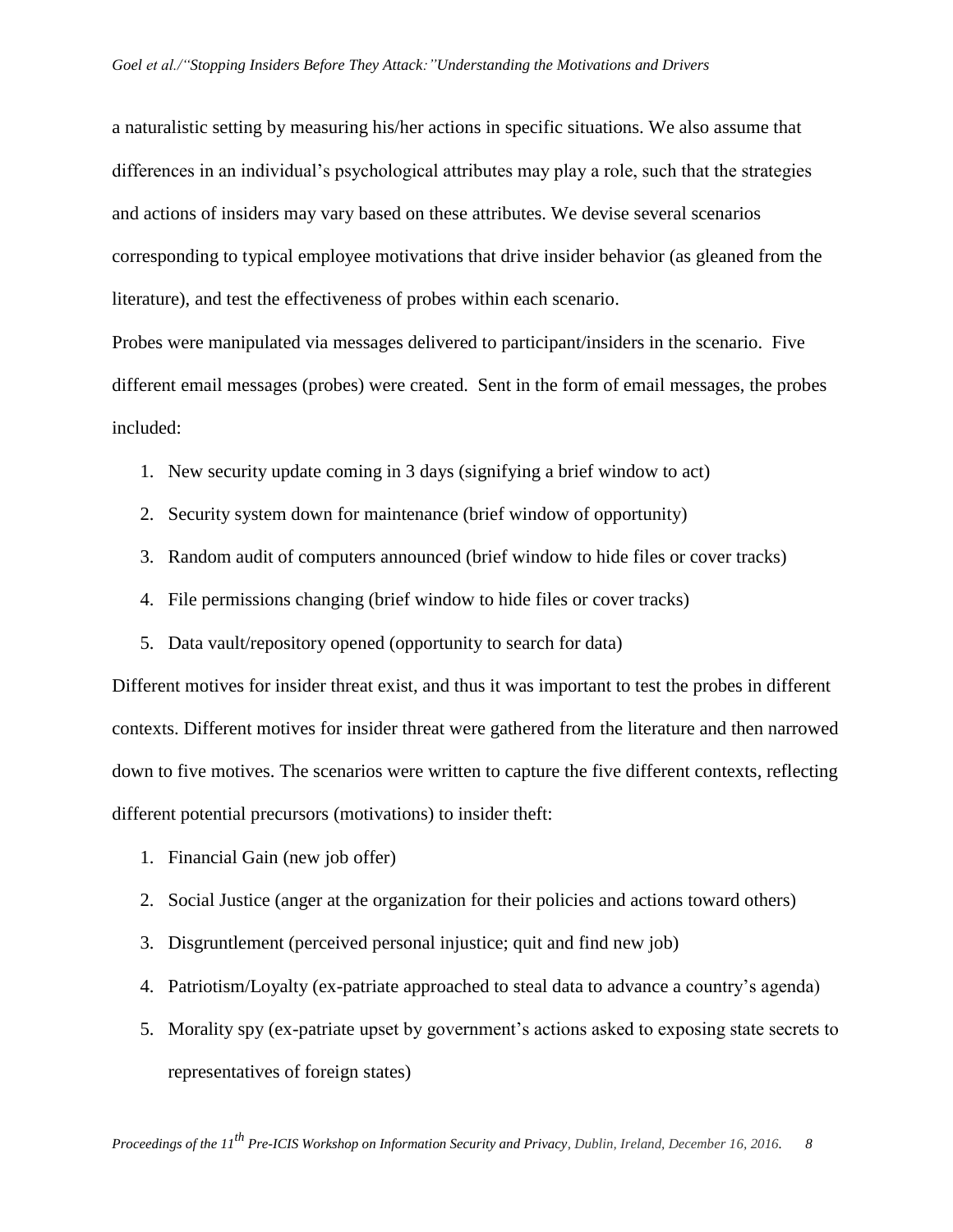In total, five scenarios and five probes were developed for the analysis, and surveys were created that will test each of the probes within each context. In the study, participants were asked to read the vignettes and to indicate how they think an insider will respond to specific probes in different contexts.

Each context was paired with each probe, creating a total of 25 scenarios representing unique context-probe combinations. It was not feasible or practical to recruit volunteers to complete all 25 scenarios in a within-subjects design. Nor was it feasible given our initial sample design a full factorial between-subjects design. Instead, we started by providing each subject with 3 scenarios representing unique context-probe combinations.

The scenarios in the surveys were divided into two parts. The first part of the scenario described the context: a description was given of a fictitious worker in a particular context who is considering engaging in insider theft. For example, in the financial gain context, the worker is considering a job offer with a competitor, and to make his position stronger with his new employer he could take information on his current projects with him.

This section was followed by a series of questions asking about the likelihood of the worker engaging in seven different insider threat behaviors (i.e. taking notes on his research, talking to other researchers about their projects, looking for data on servers and data repositories, attempting to log into other computers to find important data; searching for files on servers and computers, taking pictures of product designs with a camera, downloading files to a personal USB). In the second part of the scenario, the fictitious employee is described as having decided to exfiltrate data, and then he/she receives an email message containing one of the five probes listed above. After reading the email message, participants were asked to rate the likelihood that the fictitious employee would engage in six threat-like behaviors (act immediately to secure data,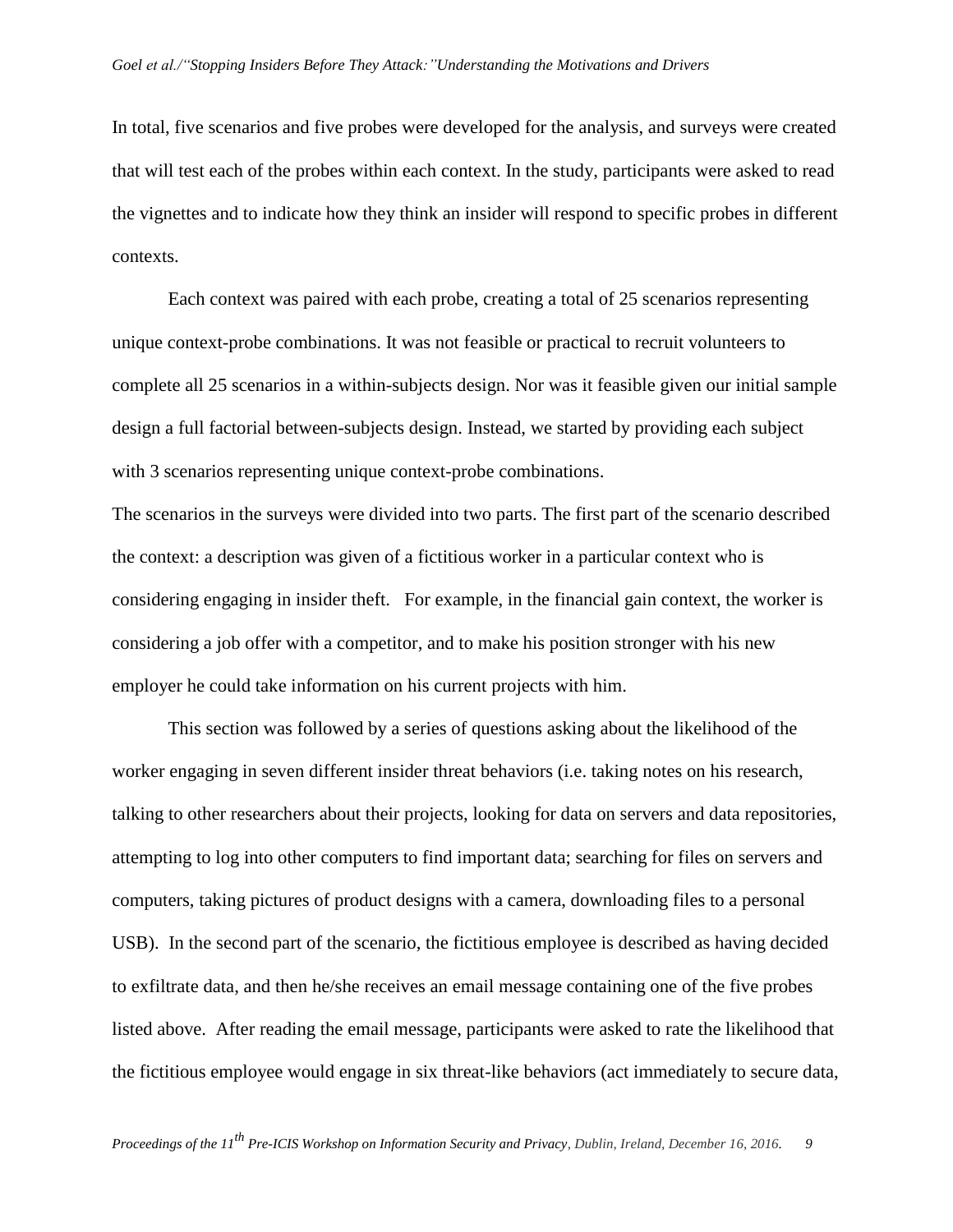search for files on servers or computers, attempt to log into different computers to find data, download data and files to a personal USB drive, use a camera to take pictures of product designs, and remove/delete files not related to one's own assigned projects). Each likelihood question was rated on a 5-point Likert scale ranging from  $1 =$  Extremely Unlikely to  $5 =$ Extremely Likely.

We collected data from cyber security experts at two security-related conferences: NYS Cyber Security Conference, and the Americas Conference on Information Systems. By including security experts, our goal was to ensure that the subjects would understand the concepts of insider data theft, as well as the ways that data can be exfiltrated. Online surveys were sent to employees of NYS Information Technology Services. Based on the feedback we received from the conferences, it was decided to reduce the number of scenarios from 3 to 2 for the online data collection, to reduce the burden on any individual subject. Our data collection strategy was not optimal from a design perspective, in that participants were exposed to only a small set of the possible experimental conditions. However, our goal was to gather an initial set of preliminary data on the effects of the probes and contexts, which will guide our subsequent, more rigorous experiments. In total, about 171 ratings from 64 participants were received and analyzed for this preliminary study.

#### **INITIAL RESULTS**

Because of the non-independence of data in our preliminary sample, we refrained from inferential tests and focus on descriptive statistics. Also, because the sample sizes within each of the 25 scenario x probe conditions were small, we focus on main effects of probes (across scenarios) and scenarios. This is appropriate because an effective probe should elicit the same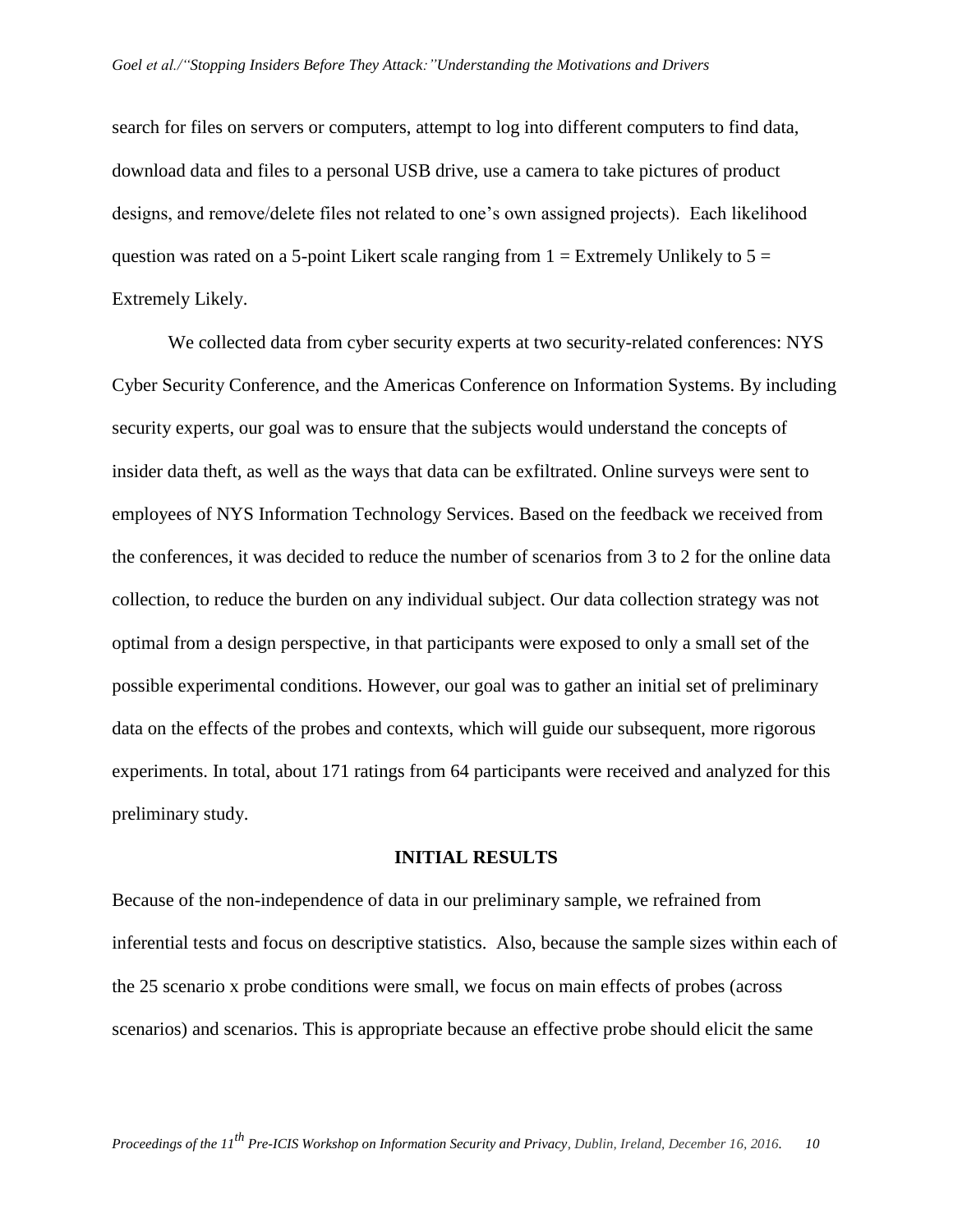threat behavior regardless of the motive of the actor. We are collecting data in a follow-up study that will allow for more thorough inferential analyses.

Table 1 presents the perceived likelihood of insider threat behavior within the different contexts. These results reveal that the social justice and disgruntled worker scenarios generated, on average, the highest likelihood of threat behavior. These groups of workers were particularly more likely than workers in the other scenarios to take detailed notes on products, look for data on servers and computers, and attempt to log into computers. The mean likelihood rating across the six behaviors was 3.44 for the social justice scenario, and 3.37 for the disgruntled worker scenario, indicating a fairly high likelihood of threat behavior under these scenarios. This suggests that social justice and disgruntlement may be important motives for data exfiltration. The next two strongest contexts for data exfiltration were patriotism and new job/financial gain scenarios, with average ratings across the 7 behaviors of 3.19 and 3.00, respectively. The morality/spy scenario yielded the lowest likelihood ratings. The most likely behaviors across all contexts were taking detailed notes  $(M = 3.74)$ , and talking to other researchers about their work  $(M = 3.72)$ . Interestingly, these behaviors would be conducted "off-line" and would operate outside the realm of the technological and performance monitoring tools companies might use to combat insider threats. Logging onto and searching for files on computers and servers were seen as less likely behaviors ( $M = 2.40$ ;  $M = 2.91$ ). The first part of the scenarios depicted what could be considered the 'initial phase' of data exfiltration, wherein the insider may be more concerned with planning than actually searching for data.

**Table 1**: Mean Likelihood Ratings (and Standard Deviations) of Inside Behavior in Different Contexts (S1: New Job Opportunity; S2: Social Justice (Water); S3: Disgruntled Employee (Quit); S4: Disgruntled Employee (Spy); S5: Patriot)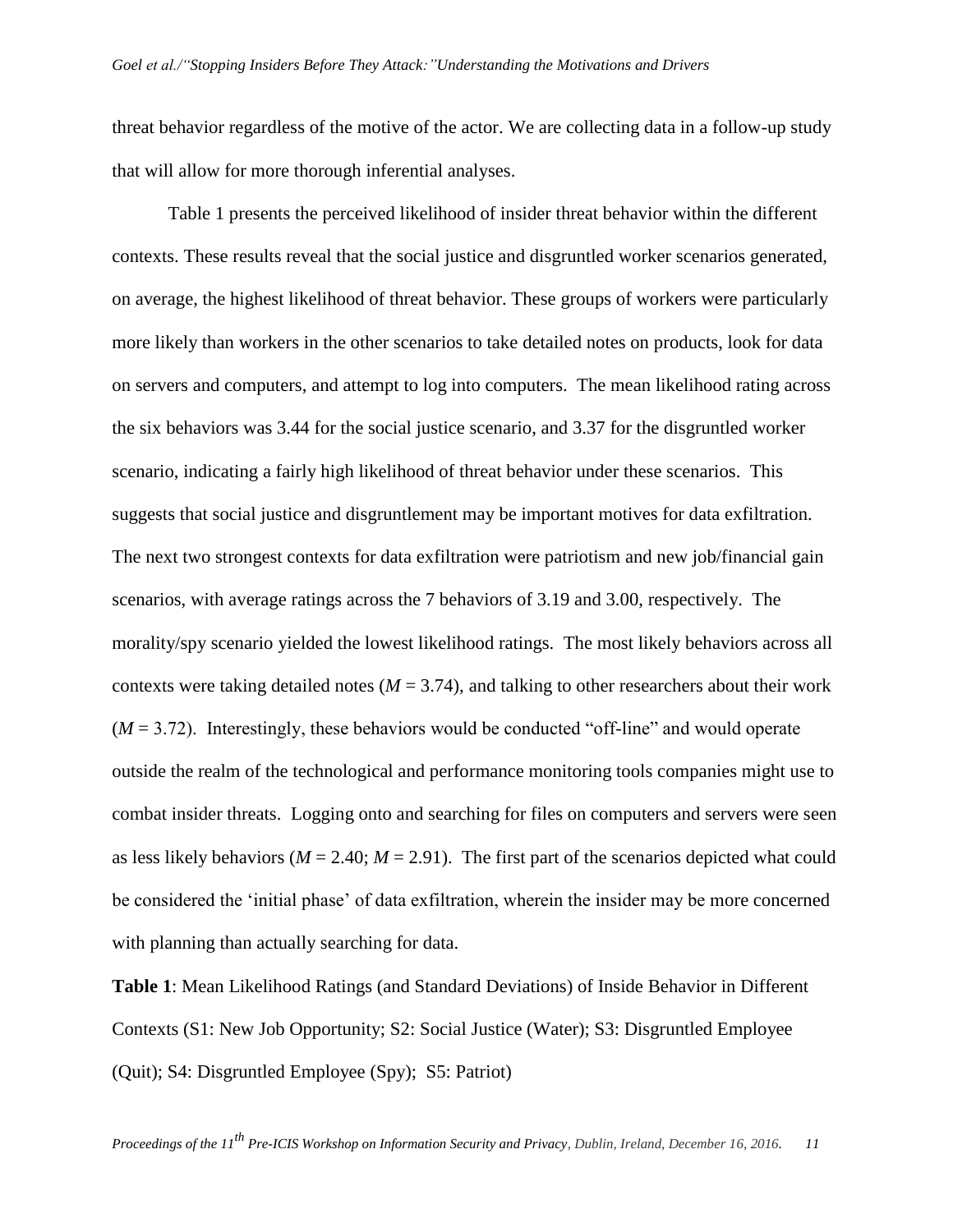| Actions                                                                                                                                                                                                                                                                                                                                                   | Scenarios / Contexts                                                                 |                                                                                       |                                                                                        |                                                                                        |                                                                                         |  |
|-----------------------------------------------------------------------------------------------------------------------------------------------------------------------------------------------------------------------------------------------------------------------------------------------------------------------------------------------------------|--------------------------------------------------------------------------------------|---------------------------------------------------------------------------------------|----------------------------------------------------------------------------------------|----------------------------------------------------------------------------------------|-----------------------------------------------------------------------------------------|--|
|                                                                                                                                                                                                                                                                                                                                                           | S <sub>1</sub>                                                                       | S <sub>2</sub>                                                                        | S <sub>3</sub>                                                                         | S4                                                                                     | S <sub>5</sub>                                                                          |  |
| Take detailed notes on his research so<br>that he can bring product information<br>with him                                                                                                                                                                                                                                                               | 3.7<br>(1.02)                                                                        | 4.15<br>(1.17)                                                                        | 4.18<br>(1.09)                                                                         | 2.72<br>(1.46)                                                                         | 3.85<br>(1.33)                                                                          |  |
| Talk to other researchers about their<br>products in informal contexts<br>Look for ways to gather data from<br>servers and other data repositories<br>Attempt to log into different computers<br>to find important data<br>Search for files related to company<br>research on servers or computers<br>Use a camera to take pictures of product<br>designs | 3.93<br>(1.05)<br>2.5<br>(1.25)<br>2.03<br>(1.00)<br>2.8<br>(1.30)<br>2.77<br>(1.07) | 3.85<br>(1.19)<br>3.33<br>(1.10)<br>2.5<br>(1.06)<br>3.13<br>(1.14)<br>3.53<br>(1.32) | 3.82<br>(1.24)<br>3.21<br>(1.34)<br>2.67<br>(1.41)<br>2.97<br>(1.45)<br>3.09<br>(1.49) | 3.41<br>(1.16)<br>2.58<br>(1.54)<br>2.36<br>(1.37)<br>2.59<br>(1.32)<br>2.33<br>(1.38) | 3.59<br>(1.30)<br>2.97<br>(1.34)<br>2.38<br>(1.231)<br>3.00<br>(1.35)<br>3.03<br>(1.40) |  |
| Download research and product files to<br>a personal USB drive                                                                                                                                                                                                                                                                                            | 3.23<br>(1.25)                                                                       | 3.6<br>(1.19)                                                                         | 3.59<br>(1.33)                                                                         | 2.76<br>(1.48)                                                                         | 3.53<br>(1.29)                                                                          |  |

Table 2 presents the mean likelihood ratings for the second part of the scenarios, and tests the effects of the probes. In general, the probes provoked their intended reactions: probes designed to signal an opportunity to exfiltrate data resulted in a higher likelihood of exfiltration behaviors. The probe indicating the presence of a data repository resulted in the highest likelihood ratings  $(M = 3.32)$ , suggesting that respondents saw this as a good opportunity for the insider to search for, and download data. The probe announcing a forthcoming security software update, and hence the closing of a window of opportunity, resulted in similar average likelihood ratings (M=3.28), suggesting that respondents felt the insider would experience a sense of urgency to respond before the window of opportunity closed. The probes announcing audits resulted in lower ratings for exfiltration behavior, but higher likelihood of removing files unrelate current projects from one's computer. The threat of an audit was perhaps seen as a signal to hide evidence of exfiltration. Interestingly, the probe announcing a brief shutdown of the security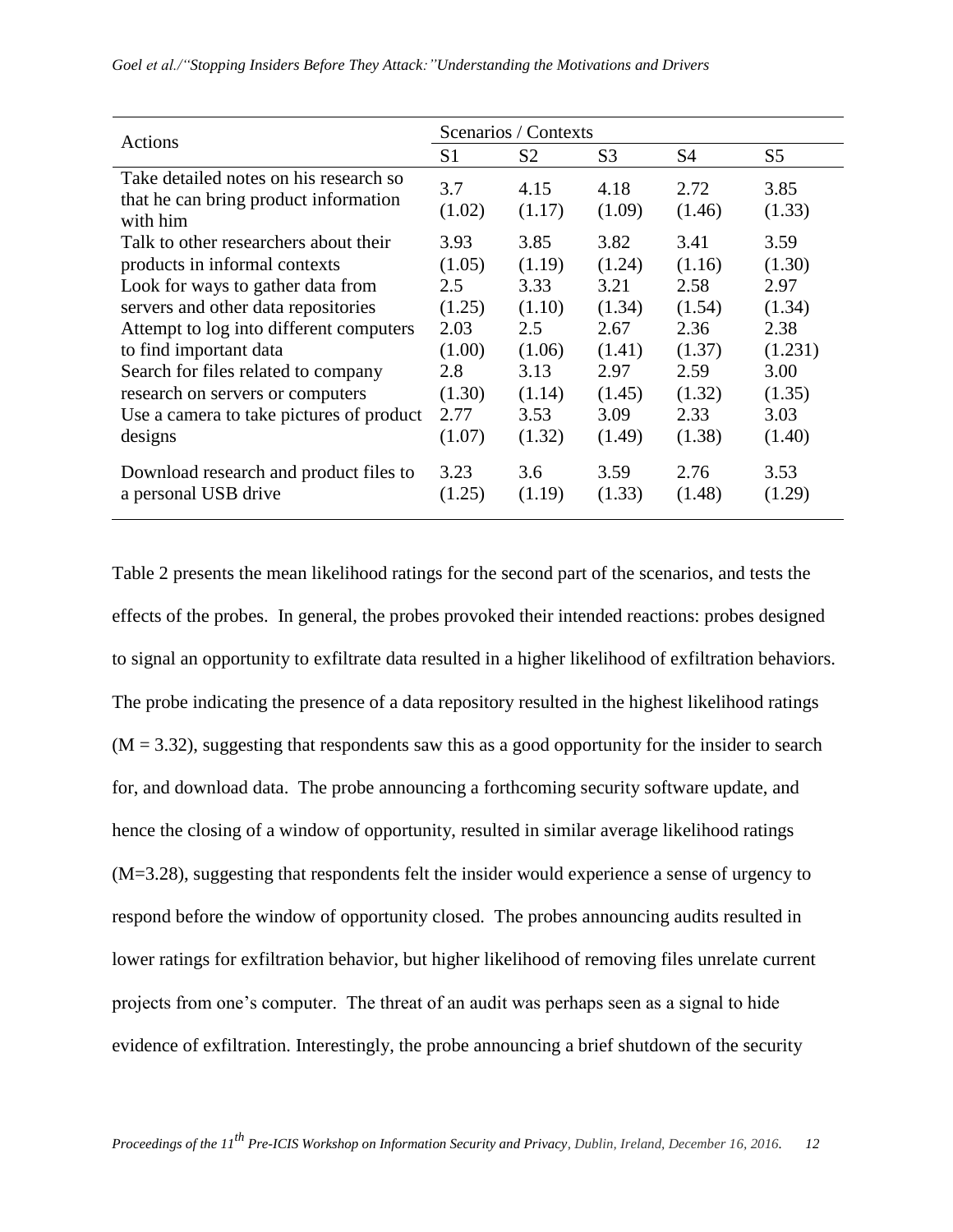software did not promote exfiltration behaviors to the same extent as the probes announcing a new security update and new data repository.

**Table 2:** Mean likelihood ratings and standard deviations for the impact of probes (email messages) on user actions (P1: Security Update; P2: Weekend Software Upgrade; P3: Training; P4: Security Audit; P5: Backup Server Data)

| Actions                                                                                     | Probes         |                |                |                |                |  |
|---------------------------------------------------------------------------------------------|----------------|----------------|----------------|----------------|----------------|--|
|                                                                                             | P <sub>1</sub> | P <sub>2</sub> | P3             | P4             | P5             |  |
|                                                                                             | 3.67           | 3.45           | 2.92           | 3.44           | 3.69           |  |
| Act to secure or obtain confidential data                                                   | (1.24)         | (1.39)         | (1.65)         | (1.50)         | (1.38)         |  |
| Search for relevant files on servers or                                                     | 3.21           | 2.88           | 2.28           | 3.22           | 3.59           |  |
| computers                                                                                   | (1.11)         | (1.45)         | (1.34)         | (1.51)         | (1.27)         |  |
| Attempt to log into different computers                                                     | 2.39           | 2.58           | 2.33           | 2.50           | 2.72           |  |
| to find important data                                                                      | (1.14)         | (1.37)         | (1.60)         | (1.18)         | (1.22)         |  |
| Download research and product files to                                                      | 3.61           | 3.33           | 2.81           | 3.25           | 3.66           |  |
| a personal USB drive                                                                        | (1.41)         | (1.51)         | (1.64)         | (1.42)         | (1.43)         |  |
| Use a camera to take pictures of product                                                    | 3.00           | 2.97           | 3.28           | 2.89           | 3.09           |  |
| designs                                                                                     | (1.28)         | (1.51)         | (1.65)         | (1.35)         | (1.45)         |  |
| Remove or delete files for his computer<br>that are not related to his assigned<br>projects | 3.79<br>(1.29) | 3.21<br>(1.58) | 3.72<br>(1.54) | 3.20<br>(1.53) | 3.19<br>(1.45) |  |

#### **CONCLUSIONS**

These results suggest that using active probes to stimulate users to act may improve the chances of identifying insider threats. Waiting for naturally occurring events that may trigger a malicious insider to act is both risky and resource intensive, since actual data would be at risk and monitoring will need to be conducted continuously. Our scenario analysis gives us an initial indication that active probes can work for identifying malicious insiders, since our scenarios elicited good response from the subjects. There are differences in response rates based on the specific context, and based on the different probes. This allows us to narrow down the probes for further experimental work, where user responses can be tested in simulated settings. We also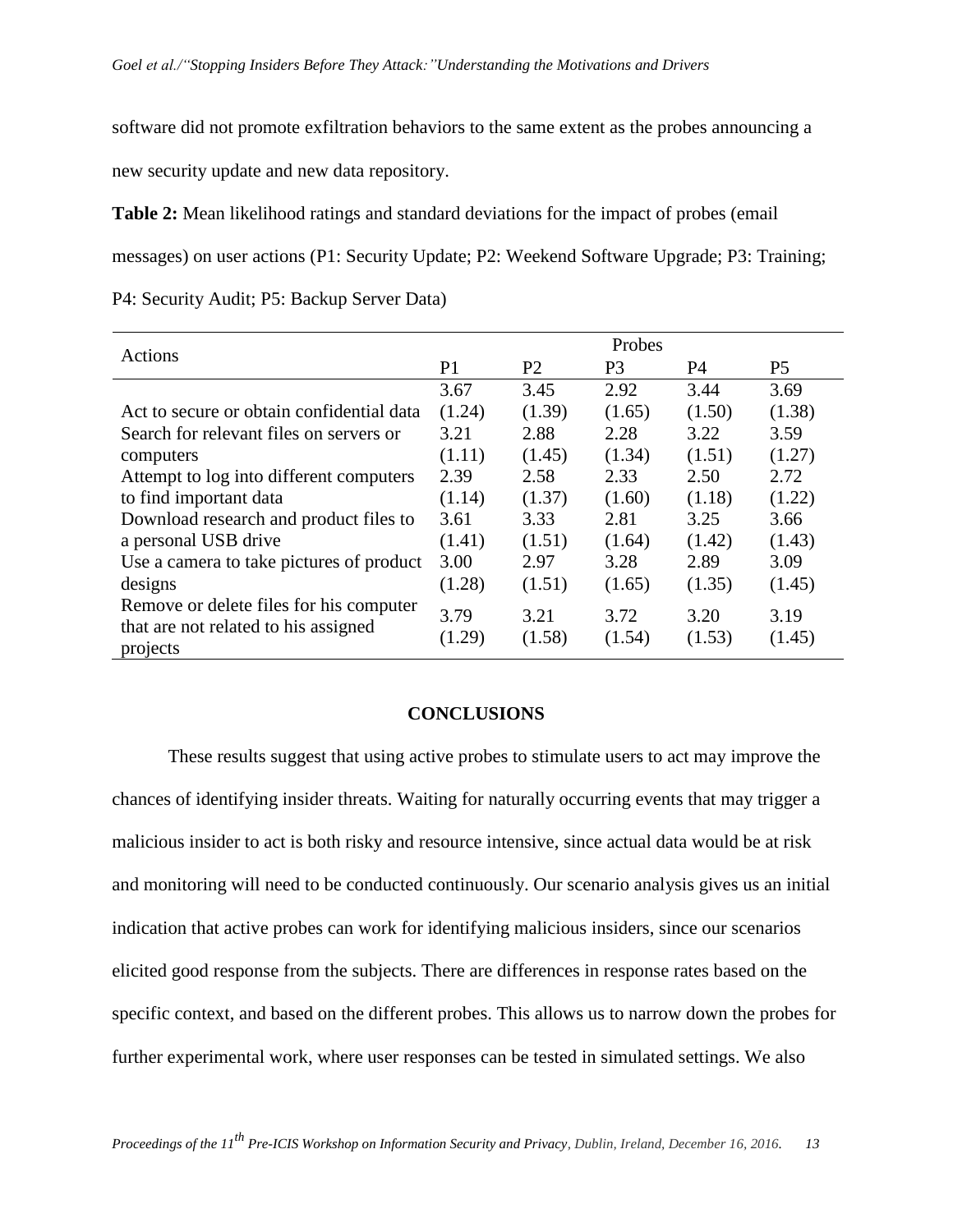plan to use a combination of probes, to determine whether their predictability is increased in combination.

#### **ACKNOWLEDGEMENTS**

This paper is prepared with the support of IARPA under Award No. 2016-1603150001. However, any opinions, findings, conclusions or other recommendations expressed herein are those of the author(s) and do not necessarily reflect the views of the IARPA.

#### **REFERENCES**

Eldardiry, H., Evgeniy, B., Liu, J., Hanley, J. Price, B. and Brdiczka, O. 2013. *2013 IEEE Security and Privacy Workshops*, San Francisco, CA, 2013, pp. 45-51.

Mazar, N., Amir, O., and Ariely, D. 2008. The dishonesty of honest people: A theory of self-concept maintenance. *Journal of marketing research* (45: 6), pp. 633-644.

McRae, R. R., and Costa, P. T. 1990. *Personality in adulthood*. New York, NY: Guilford Press.

Moore, A., Cappelli, D. Caron, T., Shaw, E., Spooner, D. and Trzeciak, R. 2011. A preliminary model of insider theft of intellectual property. Report by CERT CMU/SEI-2011-TN-Available at: https://resources.sei.cmu.edu/library/asset-view.cfm?assetid=9855

Nu Raytheon Corp. 2009. *Best practice for mitigating and investigating insider threats*. Retrieved on December 6th.

J. R., Buckley, O., Legg, P. A., Goldsmith, M., Creese, S., Wright, G. R., and